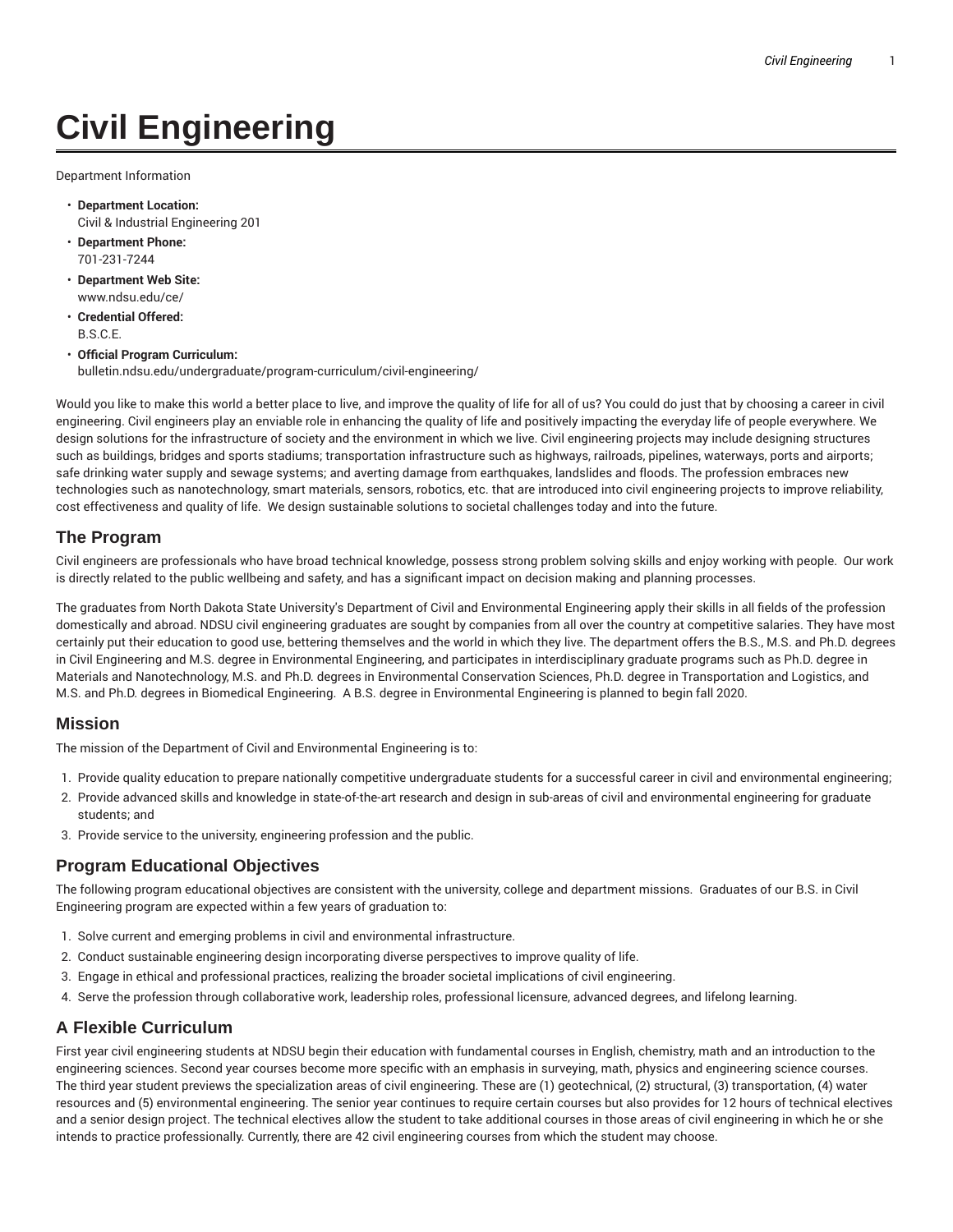## **Faculty**

The department has well-qualified and dedicated faculty members. They are nationally and internationally recognized experts, with the knowledge and experience to prepare graduates for successful careers. All faculty members in the department have a doctoral degree. All classes are taught/ assessed by full-time professors, and supplemented by lectures from leaders from industry.

### **Modern, Well-Equipped Facilities**

The department has excellent laboratory facilities for undergraduate education and research, including the new undergraduate laboratories for water resources and environmental engineering, laboratories for geotechnical engineering and civil engineering materials, and several state-of-the-art research laboratories.

#### **Student Organizations**

Students participate in several professional student organizations in the department, which helps them develop leadership skills and the ability to work in teams. The NDSU American Society of Civil Engineers (ASCE) Steel Bridge Team has won six national championships, more than any school in the country. The NDSU American Water Works Association (AWWA) and the Water Environment Federation (WEF) student chapter has won 2 national design competitions and a number of regional and state competitions. Other organizations have also won national and regional awards.

#### **Preparation**

High school students who wish to prepare for some phase of engineering at the college level should attempt to complete the following high school credits: one unit of physics, four units of mathematics and one unit of chemistry. Incoming freshmen prepared to enroll in calculus frequently complete their civil engineering degree in four years. Students who have studied two years of pre-engineering at another institution can normally complete the civil engineering degree in two additional years.

#### **Scholarships and Financial Aid**

The Department of Civil and Environmental Engineering awards Solien, Vernon L. and Ruth Scholarship Endowment, Dr. Edwin Wetterstrom Scholarship, Moore Engineering Inc. Scholarship Endowment, Nelson, Donald Memorial Scholarship, Traynor, Duane Civil Engineering Scholarship, and many other scholarships. The scholarship awards range from \$500 to \$10,000. The Institute of Transportation Engineers (ITE) and ASCE student chapters recognize students who are active in their respective organizations. Other forms of financial aid are available through the Office of Financial Aid and Scholarships.

### **Career Opportunities**

NDSU civil engineers are widely regarded as hands-on, can-do, project-ready graduates, who are very successful in finding excellent jobs. Our students are highly sought for internships and coops, with most students having completed multiple work experiences. Most have selected a job before graduation and others within a few weeks of graduation. The work varies in regard to type of activity and location. Civil engineers can work in the office, in the field or a combination of the two. They can work primarily with a number of intricate designs or with people in management or sales.

Job placement of recent NDSU civil engineering graduates indicates a variety of work experience. About 40 percent of the graduates have gone to work for consulting engineering firms and another 40 percent with city, state and federal government. The remainder are employed by industry, contractors and the military or have gone to graduate school at NDSU or other universities. Most graduates are involved in more than one type of civil engineering activity. Some students accept jobs in which they are not involved in a specific civil engineering activity, but use their engineering background in other activities. Job placement of graduates seeking employment has recently been 100 percent. The starting annual salaries accepted by recent civil engineering graduates were between \$46,000 and \$68,000 (salary median is \$52,000).

Graduate programs leading to Master of Science and Doctor of Philosophy degrees are available in specialized fields. For more complete details, see the Graduate Bulletin (http://bulletin.ndsu.edu/past-bulletin-archive/2019-20/graduate) online.

# **Plan of Study**

Please note this is a sample plan of study and not an official curriculum. Actual student schedules for each semester will vary depending on start year, education goals, applicable transfer credit, and course availability. Students are encouraged to work with their academic advisor on a regular basis to review degree progress and customize an individual plan of study.

| Freshman        |                       |                |
|-----------------|-----------------------|----------------|
| Fall            | <b>Credits Spring</b> | <b>Credits</b> |
| <b>CHEM 121</b> | 3 CE 111              | 2              |
| CHEM 121L       | 1 CHEM 122            | 3              |
| <b>ENGL 110</b> | 4 CHEM 122L           |                |
| <b>ENGL 120</b> | 3 COMM 110            | 3              |
| <b>MATH 165</b> | 4 MATH 166            | 4              |